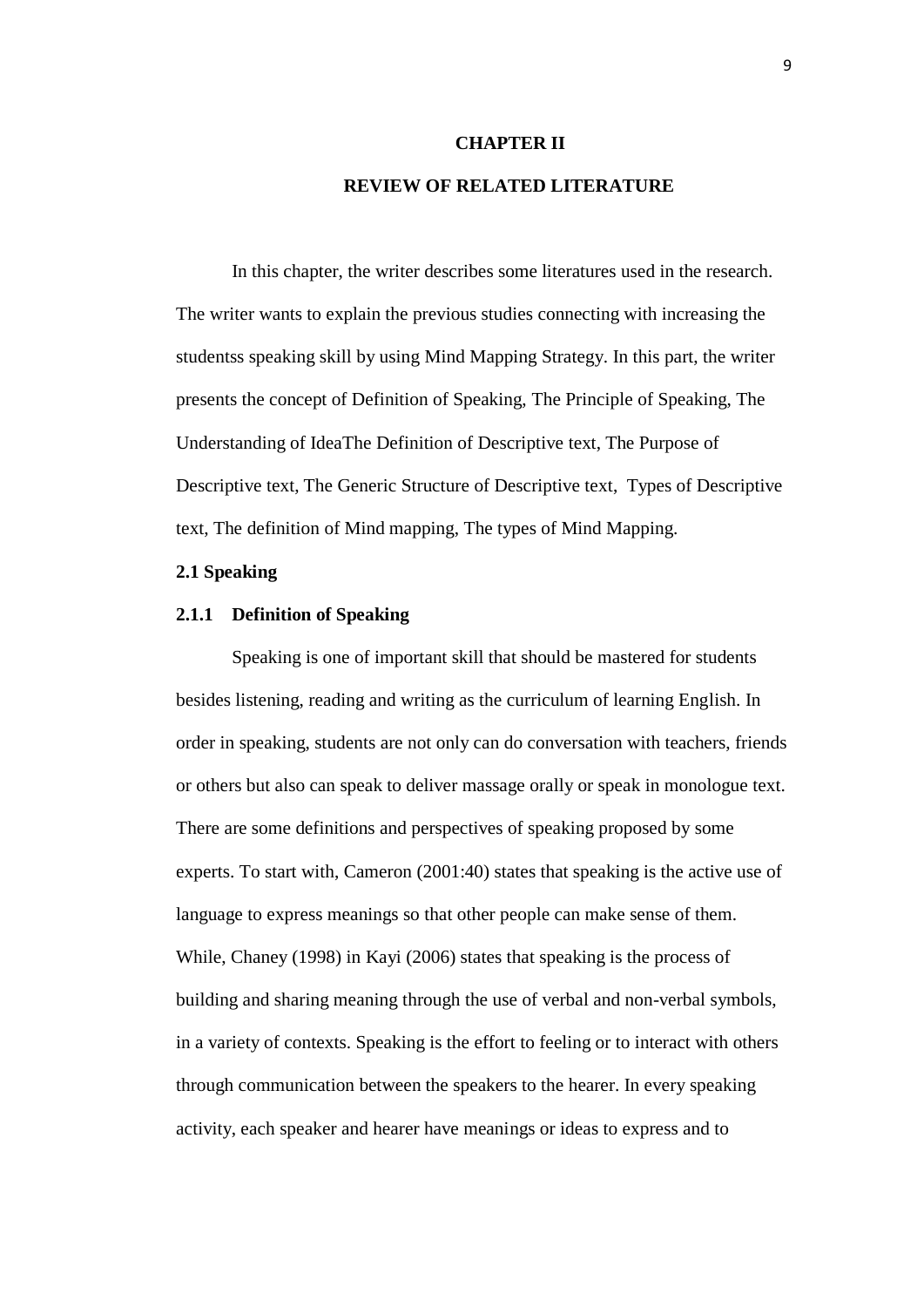understand. We can develop our speaking proficiency using conversation, for example we share or giving opinion to some others, it express our idea, so our speaking proficiency will developed directly.

Speaking is a productive skill, like writing. It involves using speech to express meanings to other people (Spratt, et.al, 2005: 34). However, speaking is different from writing in some aspects. Brown (1994) in Weigle (2002) mentions a list of characteristics which differentiates written language from the spoken one. The characteristics are permanence, production time, distance, orthography, complexity, formalty, and vocabulary. According to Harris (2011) there are five components that are generally recognized in analysize of the speaking process: pronounciation, grammar, vocabulary, fluency and comprehension.

### **2.1.2 The Principles of Speaking**

Several key principles should be applied to teaching a speaking class. The first principle is that, to make sure the teaching takes place in an intended way, it is critical to create a high level of motivation. That is the key consideration in the determining the preparedness of learners to communicate. Motivation is the combination of effort plus desire to achieve the goal of learning plus favorable attitudes toward learning the language. So effort alone does not signify motivation but it is the desire and the satisfaction in the activity that count (Nunan, 1999: 233). In order to make students feel satisfied and have the desire to get involved in the lesson, teachers should do the following things. First, teachers use the instinct or experience, depending on the teachers qualification, to choose interesting topics in order to draw students attention and make inspiration.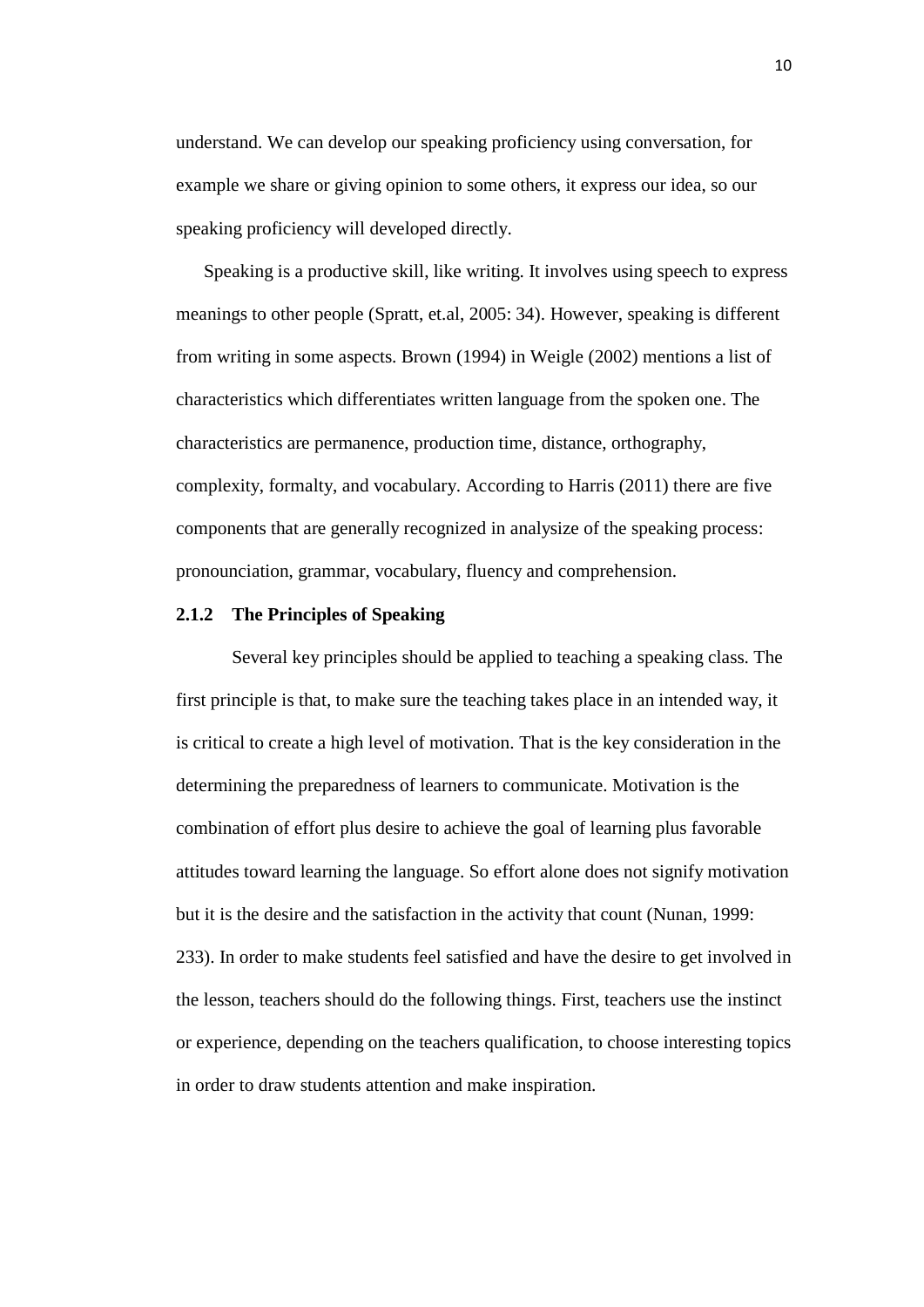Productive skills cannot be develop beyond meaningful contexts. In addition, unreal contexts cannot help students get involved in such real life activities as job and academic settings (Green, 1995). Second, teachers can create interest in the topic by talking about the topic and by communicating enthusiasm. Teachers can ask if anyone knows about the topic and can therefore tell the others about it before the activities start. In this way, students have chances to express their ideas meaningfully and teachers can exploit their previous knowledge to get them into the lesson. Also, teachers can ask students to make guesses about the content and to discuss what happens which inspire students curiosity and their wanting to find out the truth. So, they have a reason to attend to the lesson and to talk for themselves. Additionally, teachers can ask several guiding questions before the activity and provide necessary information without telling what students have already known to create stronger motivation. (Harmer, 2002: 253). Third, motivation is raised in a lesson also by the fact that teachers help to create a relaxed, nonanxious atmosphere which helps even weak and reluctant students. This can be done through some activities such as playing guessing games, doing the rehearsal in small groups before speaking in front of many people, or practicing speaking under the guidance of the teachers through drills, repetition, mechanical exercises first (Harmer, 1999: 234,235). In the case students feel fear of mistakes, teachers can encourage them to take risk and focus on content rather than form. Fourth, teachers should give appropriate level of difficulty, not too difficult nor too easy for students may feel bored. And finally, teachers had better employ meaningful learning with meaningful activities relevant to the real life to get students to talk about themselves.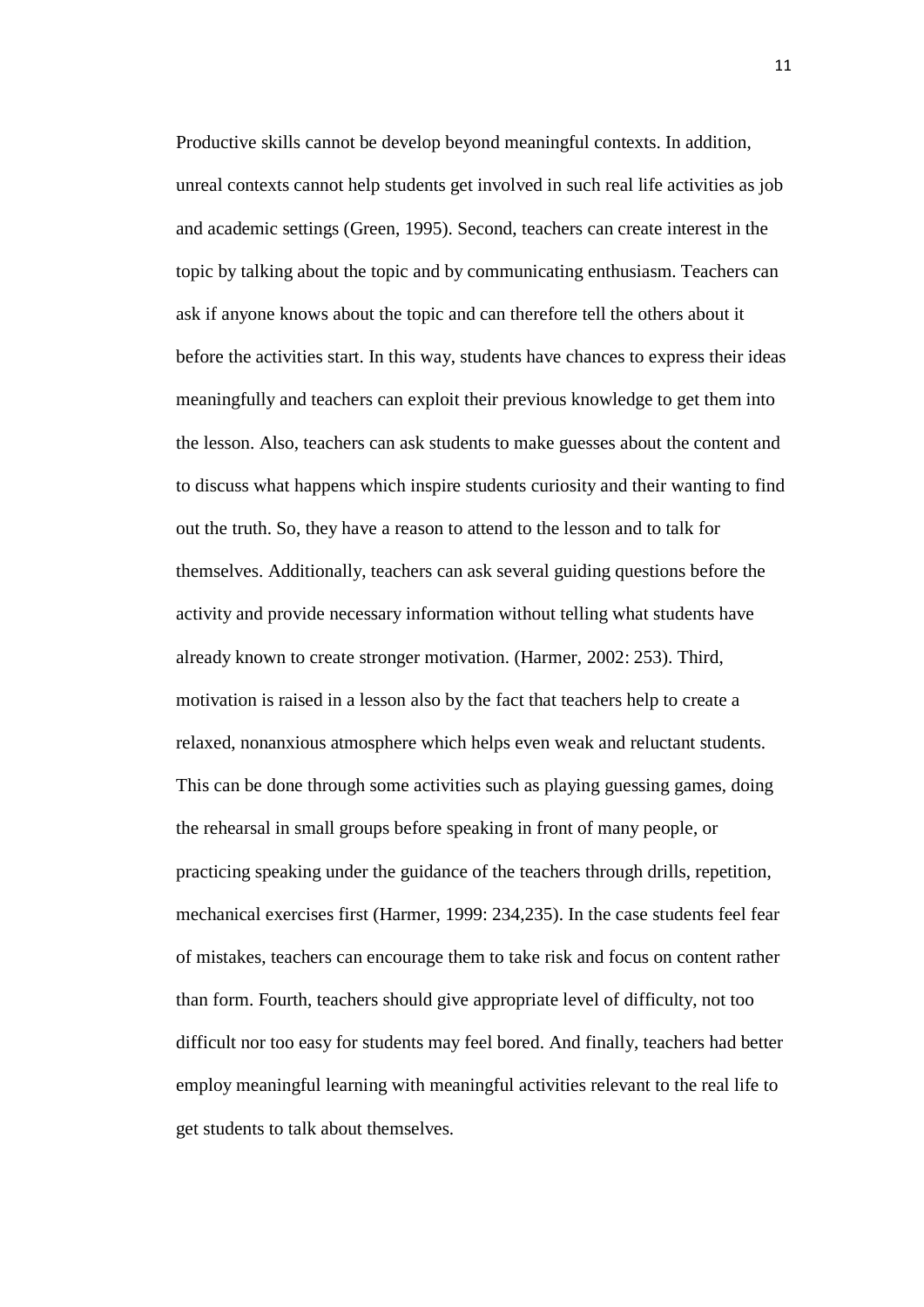The second principle is, when students are motivated enough to get involved in the lesson, teachers should give them the maximum number of opportunities possible to practice the target language in meaningful contexts and situations which helps to facilities acquisition for all learners rather than grammatical explanation or linguistics analysis (Nunan, 1999: 241). It is because learners must learn to develop the ideas to use language to get things done in real life.

## **2.2 Idea**

#### **2.2.1 The Understanding of Idea**

According to Bell (2001) Idea is a suggestion or plan for doing something that to deliver a message for others. It means that the idea appear by their mind to inform that their mind is consideration by their think. Students come to classes with prior ideas, formed through their interaction with the around them. It involves coming up with many ideas in a group discussion, sellecting the best idea or ideas, working to create a plan to implement the idea and then actually taking that idea and putting it into practice in speaking idea. According to Michelle Mazur (2016) states that speaking idea is what you want to be know for, think about of the most successful speakers out ther, they're all known for something. Tiberghien (2002) These ideas may arise from their personal observations and interpretations of everyday natural or be communicated to them through the media and talking with other people. While it is useful for students to have some knowledge about a science topic before learning it formally in school, some of their ideas may be misconceptions. If teachers are aware of the ideas their students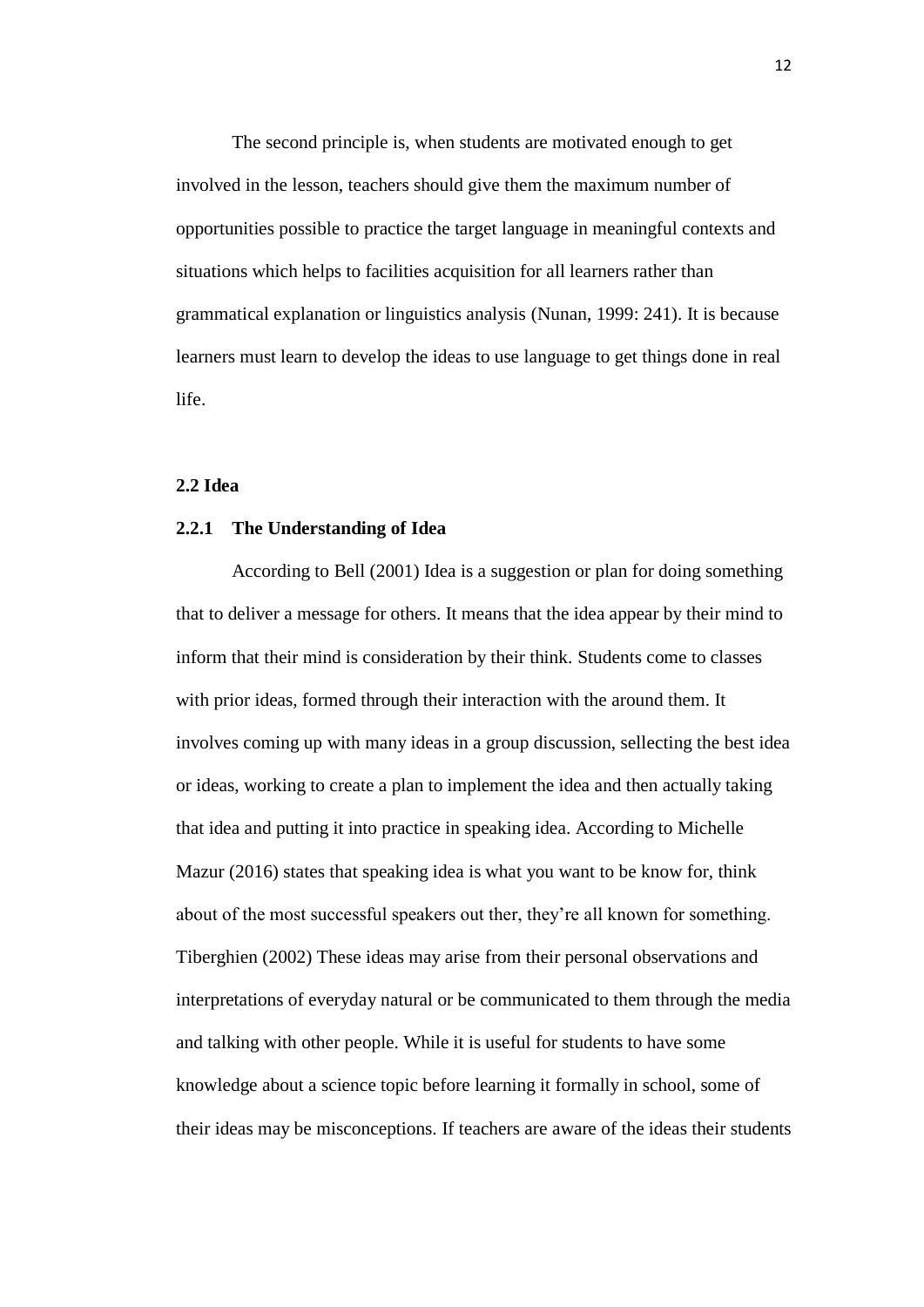bring to class, they can use these ideas as starting points and address them more effectively. This means that teachers need to take into account students' thinking and teach with their ideas in mind. The students should find out the ideas, beliefs, and opinions that bring to a lesson, find out the meanings that students construct during the lesson actually in the class when the teacher teach speaking class, and assess the change and growth in these ideas.

# **2.3 Descriptive text**

# **2.3.1 Definition of Descriptive text**

According to Canavan (1975), "Description is a form of discourse by which awriter presents a word of picture of a person, place, object, or happening. Besides, descriptive text is a kind of factual description as Mark Anderson stated in his book that a factual description describes a particular person, place or thing. Its purpose is to tell about the subject by describing its features without including personal opinions. A factual description differs from an information report because it describes a specific subject rather than a general group (Mark Anderson: 2000).

While Angela (1998) stated that descriptive text focuses on factual phenomena (persons, objects, relations). Linguistically, the descriptive text focuses on factual phenomena (persons, objects, relations). The descriptive text is characterized by stative verbs, typically in present tense, presentative there and other means of introducing new entities, adjectives or noun phrases which either identify or characterize the referent .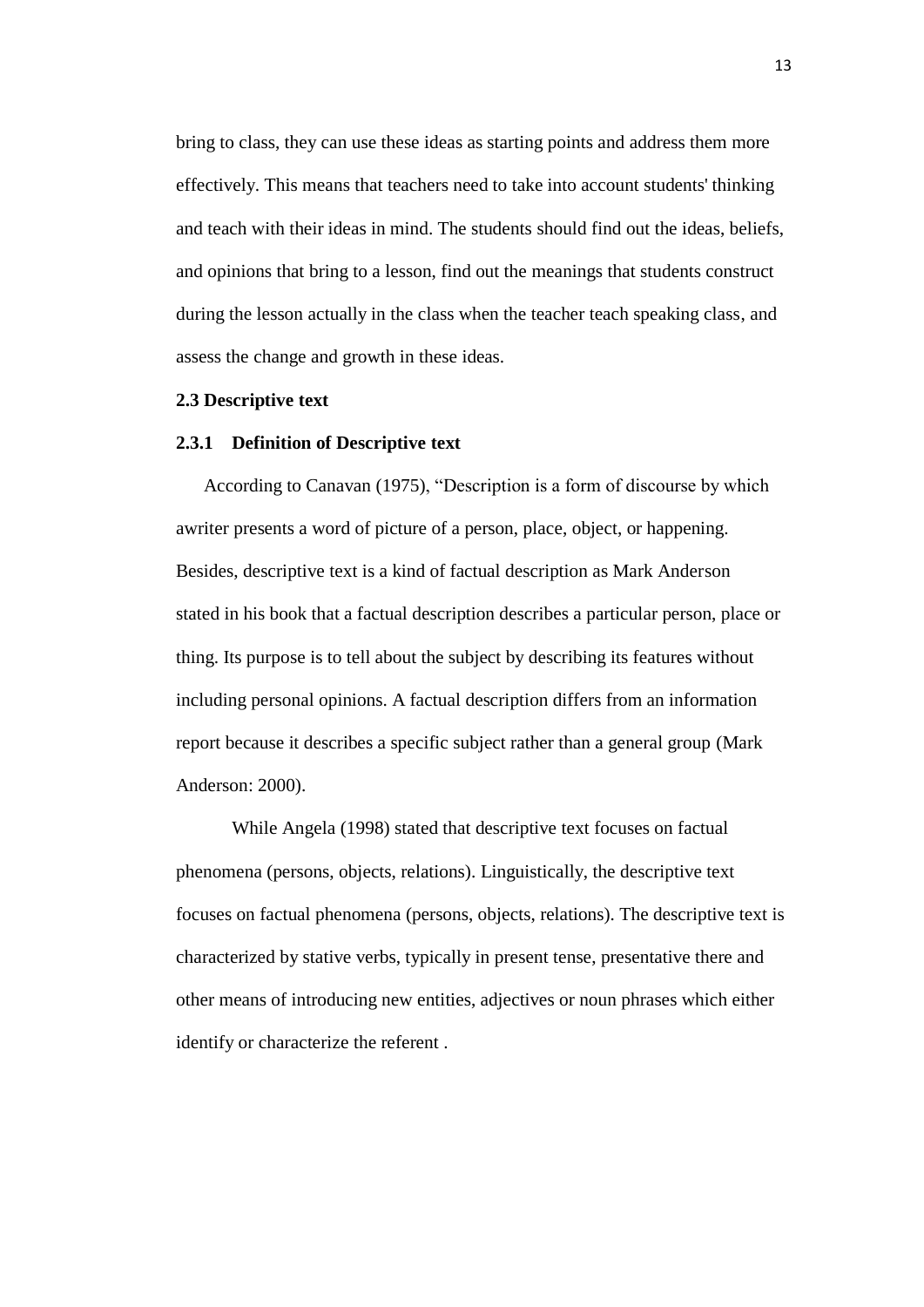#### **2.3.2 The Purpose of Descriptive text**

In descriptive text there are some purpose of descriptive text according to Randall and Katharine (2008), descriptive essay is to enable a reader to experience whatever you're describing with the same sensory vividness that you,as the spoker, experienced it.Which means that another purpose of descriptivetext is make the readers explore what the spoker spoke.

According to Cindy Barden (2003) The main purpose of a description is to enable the reader to picture what you are describing.Which means the purpose of descriptive of a text is make the readers have the understanding of the spoker's explanation about something like description of a place, description of a person, or description of things.

From some definitions stated above can be concluded that the purposes of descriptive text are to recreate the writer's thoughts and visual images, to enable a reader to experience whatever being described, and to enable the reader to picture what being described.

### **2.3.3 The Generic Structure of Descriptive Text**

According to Kistono (2009) Generic structures are the special characteristic of language in the text. There are probably two of generic structure in descriptive text, they are:

a. Identification

It is part of paragraph which introduces or identifies the character to be described. It can be called general description of the subject. Usually it contains object's name, kind of the object, etc.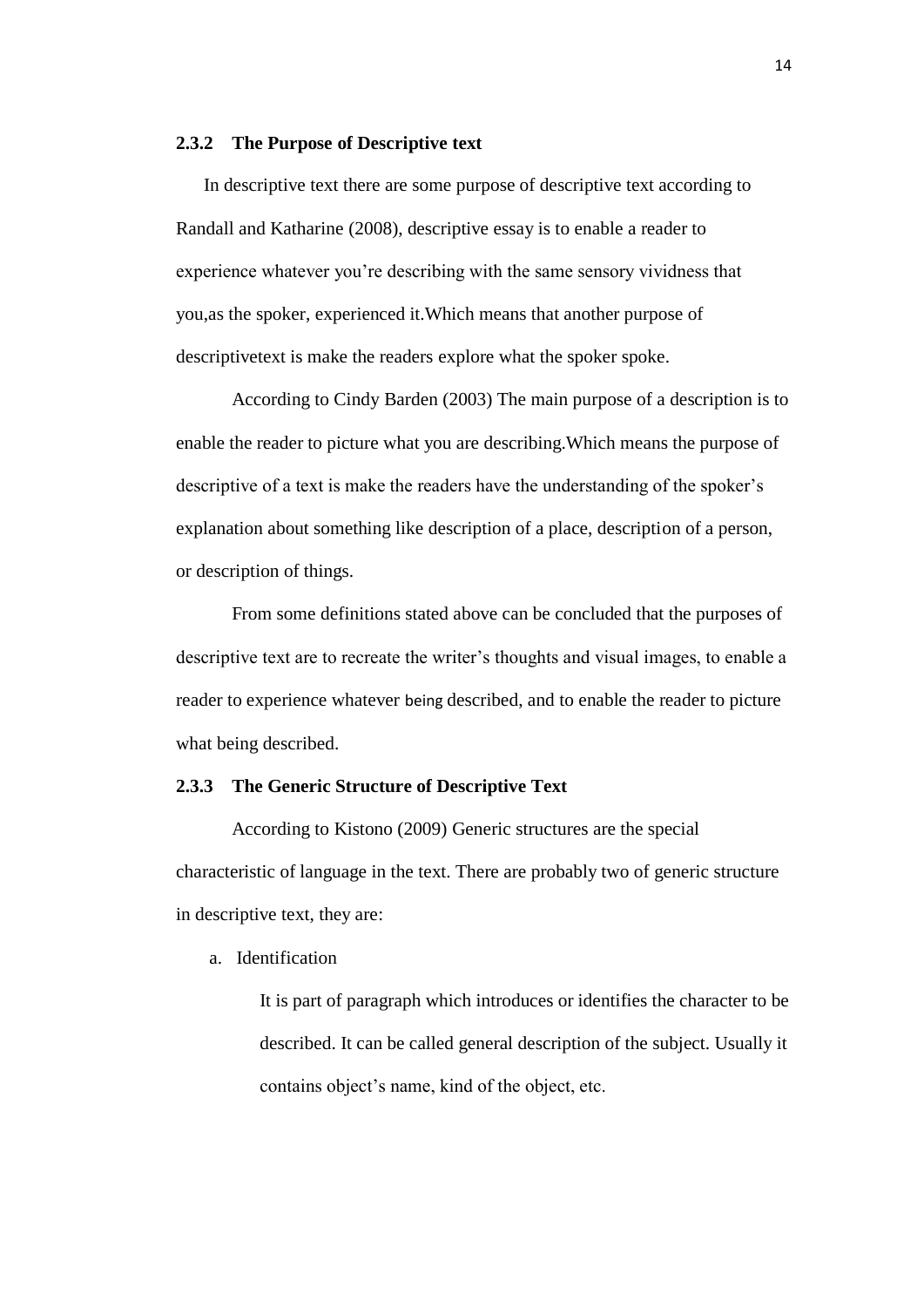### b. Description

It is part of paragraph which describes parts, qualities, characteristics, etc.

# **2.3.4 The Types and Example of Descriptive Text**

There are three categories of descriptive text, they are:

a. Description of Place

To describe about place, students should describe the scene vividly so that the readers can imagine every single part of the place being described and not merely give the details but also smell the smells and hear the sound that involved in it. To make clearer, the example is as

follow:

#### **Borobudur Temple**

Borobudur temple is one of the most beautiful tourist resorts in Indonesia. It is situated in central Java. Borobudur temple is one of the seven wonders of the world which needs to be preserved its circumstances. The people all over the world know that Borobudur is one of the greatest art works that ever known since long time ago. Borobudur temple was built by Syailendra Dynasty during the eighth century. It needed more than two million river stones. It is the biggest temple in the world. After going into some restorations, Borobudur is visited by more and more tourists, both domestic and foreign tourists. Most of them admire Borobudur temple because of its beauty, its elegance and the story of the relief on its wall.

b. Description of Object

In describing the object, students can describe as a whole and

include its purpose or significance. By describing the object as real as

possible, readers are interested in imagine the object in front of them.

Example of descriptive text in describing an object:

#### **My laptop**

I have a laptop. My father bouht it for me last month. It is a nice laptop with black color. It has a 14 inch screen. This is the latest product from Asus.

 $c_{\parallel}$  And the most important thing is that I can typing using it. So, if I have the assignment from my teacher, it will help me. I also can find many references from internet using The performance of this laptop is also great. I can play games that require high specification using it. I can also play music, watch movies and draw using it. And the most important thing is that I can typing using it. So, if I have the assignment my laptop. I really like this new laptop. Because it always be helpful to me in various situations.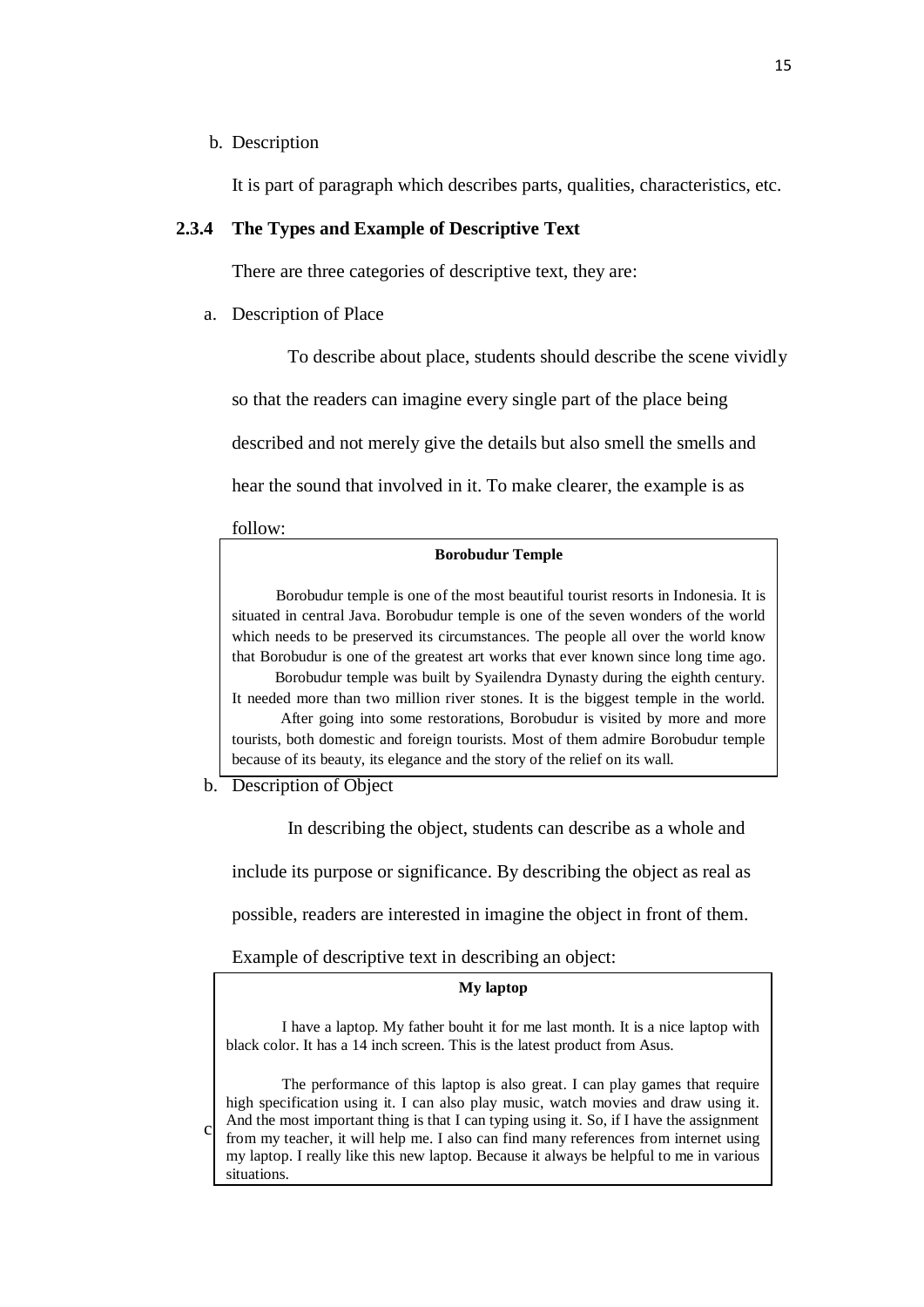In describing people usually uses statistical information, for instance height, weight and age. Furthermore, the writers can describe people from the person's style of clothing, way of walking, color and style of hair, facial appearance, body shape, expression, and also the way of talking. The spoker can describe about everyone, it can be started by describing the parents, brothers, sisters, teachers, friends, etc. Here is the example of descriptive text in describing people:

#### **Isyana Saraswati**

Isyana Saraswati is my favorite artist. She is very beautiful and smart. Isyana has a long and black hair, she has a light skin and she has pointed nose. She make me fall in love with her. She is a one of the best singer of Indonesia. Her voice is wonderful.

I like the song since the first time I heard it. I hope she make a songs soon. I really like her.

## **2.4 Mind Mapping Strategy**

#### **2.4.1 The Definition of Mind Mapping**

Mind mapping is a highly effective way of getting information in out our brain. It is a creative and logical means of note-taking and note-making that literally "maps out" our ideas. It is the external mirror of radiant thinking facilitated by a powerful graphic process which provides the universal key to unlock the dynamic potential of the brain. Mind mapping method is a new method to record the operation adapted to the operation of the two sides of the brain (the left brain and right brain).

Originated in the late 2005 by Tony Buzan mind maps are now used by millions of people around the world – from the very young to the very old – whenever they wish to use their minds more effectively. A mind map is a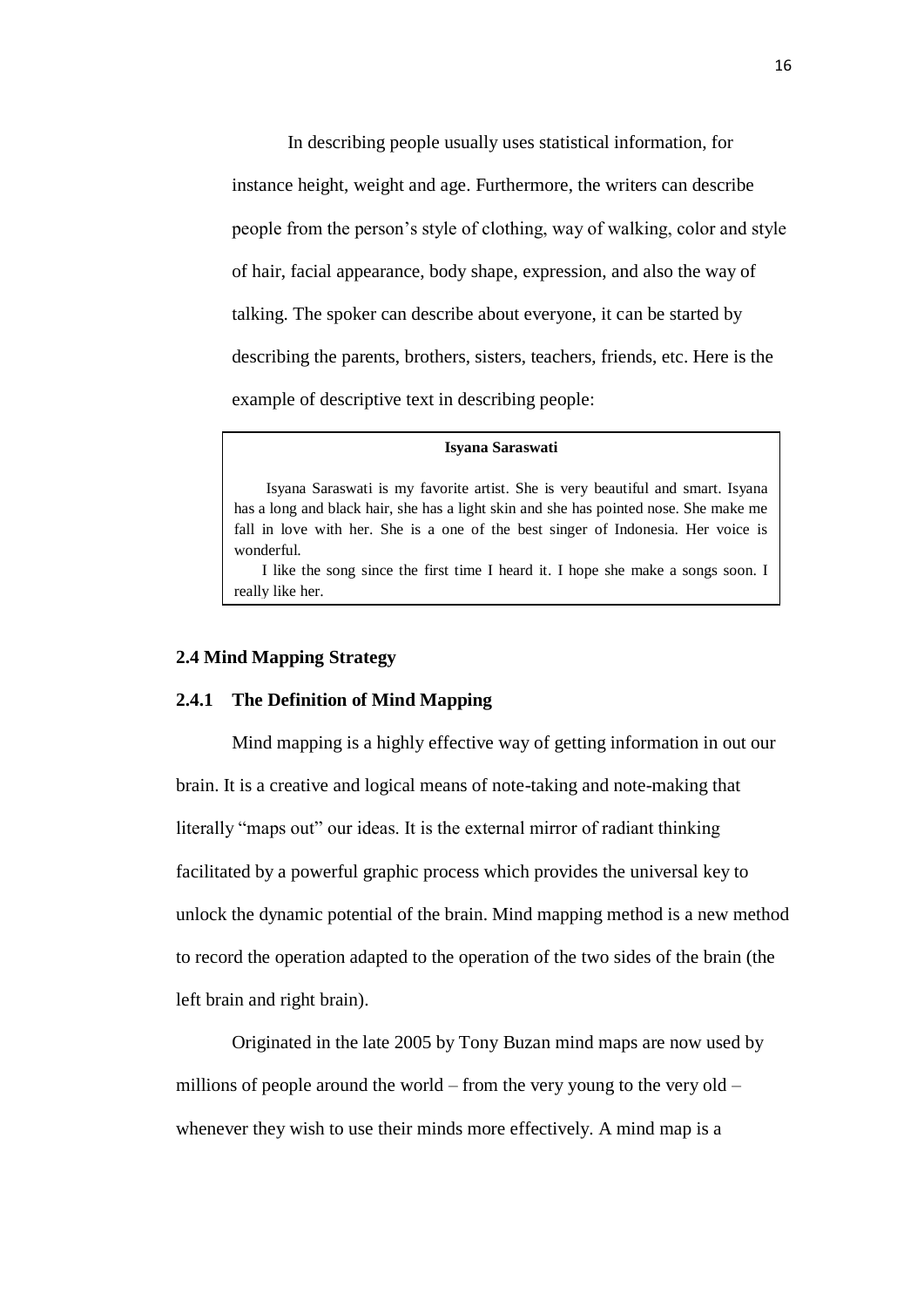powerful graphic technique which provides a universal key to unlock the potential of the brain. It harnesses the full range of cortical skills – word, image, number, logic, rhythm, colors and spatial awareness – in a single, uniquely powerful manner. The mind map can be applied to every aspect of life where improved learning and clearer thinking will enhance human performance.

From this opinion we can make conclusion that when we use mind mapping by making a keyword or main topic we can also produce other ideas related to. Moreover, we can free our mind to generate everything in our brain so that lots of ideas will be automatically more and more improved. Therefore it would make us easier in constructing a text from those related ideas. Mind mapping (or concept mapping) involves creating a central idea andsearch new and related ideas which radiate out from the centre. From the central idea that is made, and then finding connections between ideas, you are mapping knowledge in a manner that helped you understand and remember new information.

Specifically, in Buzan (2007:15-16) he points out that there are seven steps for making mind mapping, namely;

- 1. Start in the center of a blank page turned sideways. Starting in the center gives your Brain freedom to spread out in all directionsand to express the mind more freely and naturally.
- 2. Use an image or picture for your central idea. It is because an image is worth a thousand words and helps you use yourImagination. A central image is more interesting, keeps you focused, helpsyou concentrate, and gives your brain more of a buzz.
- 3. Use colors throughout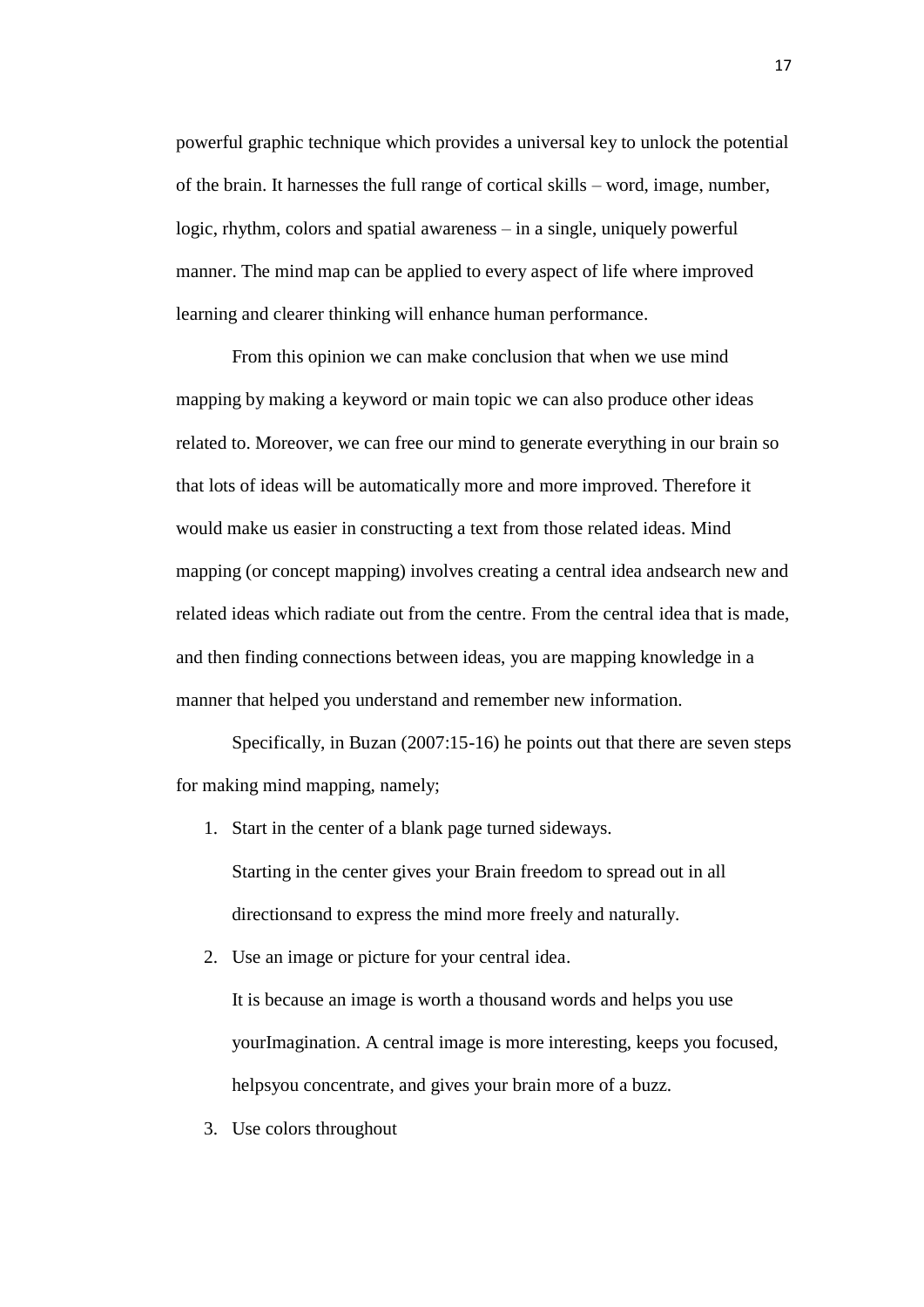Colors are as exciting to your Brain as are images. Color adds extra vibrancyand life to your mind map, adds tremendous energy to your creative thinking, and is fun.

- 4. Connect your main branches into the other branches It is needed since your brain works by association. It likes to link two (or three, or four) things together. If you connect the branches, you will understand and remember a lot more easily.
- 5. Make your branches curved rather than straight-lined Using straight lines is not only having nothing but also boring to your Brain.
- 6. Use one key word for every line

Single key words will give your mind map more power and flexibility.

7. Use images throughout

Each image, like the central image, is also worth a thousand words. So if youhave only 10 images in your mind map, it's already the equal of 10,000 wordsof notes.

In this teaching method, students are ordered to make a main topic which is appropriate with the material studied in the form of noun phrase into a box. From the main topic made, then students should be able to find other related ideas. Firstly, the main topic will be specified as a title of the story then it will be divided into three parts based on the generic structure of the descriptive text (Identification, Description).When doing this activity, students are free to explore everything on their brain related to the topic they have discussed. Moreover it will help them to solvetheir problem in looking for appropriate words because when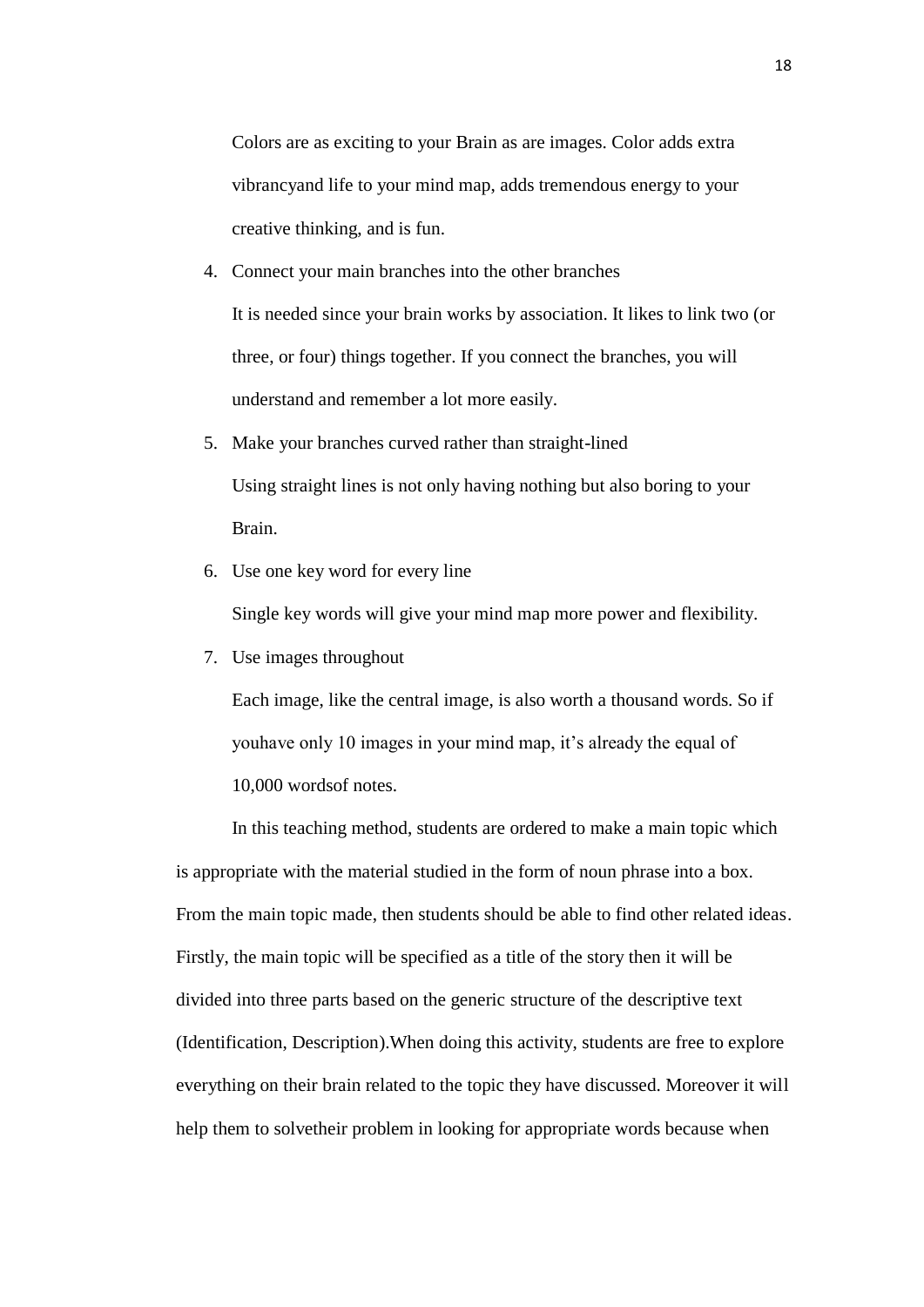searching for the related ideas. For the details, it is illustrated by the diagram of mind mapping bellow:



(Figure 2.3.1.1 Basic rules of Mind Mapping)

# **2.4.2 The types of Mind Mapping**

According Sarah M (2013) there are many kinds of mind mapping; they are radial mind maps, right-columnar mind maps, and left-columnar mind maps.

1) Radial Mind Maps

Radial mind maps arrange topics from a central topic out radially in both theleft and right directions:



(Figure 2.3.2.1: Radial Mind Maps)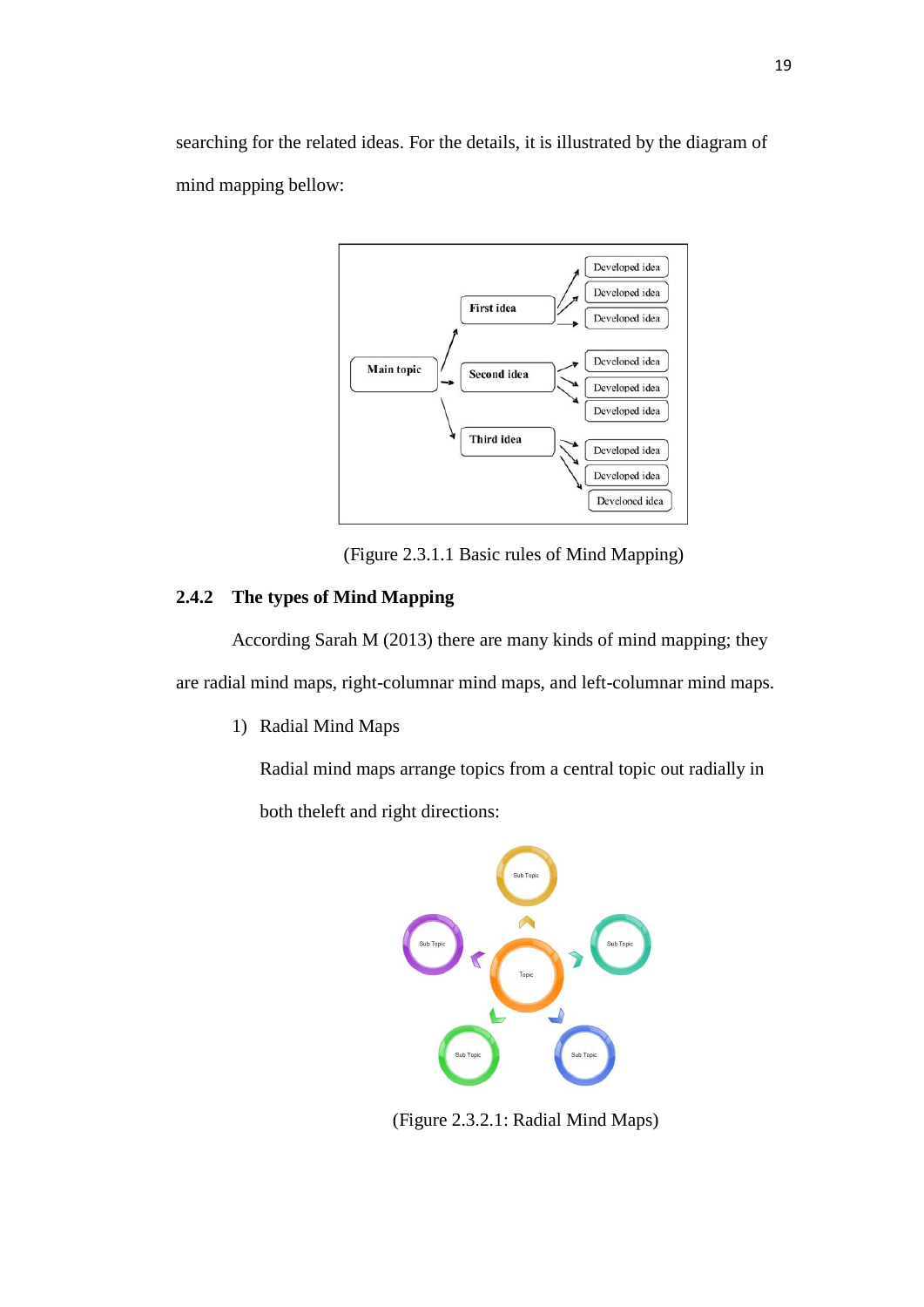2) Right-Columnar Mind Maps

Right-columnar mind maps arrange topics from top to bottom on the right side of the central topic:



(Figure 2.3.2.2: Right-Columnar Mind Maps)

3) Left

Left-columnar mind maps arrange topics from top to bottom on the left side of the central topic:



(Figure 2.3.2.3: Left-Columnar Mind Maps)

# **2.4.3 The Procedure of Using Mind Mapping**

This study used procedure adapted from Susan (2014) study with some modifications in implementing descriptive speaking task. First, the teacher show an example of descriptive text, explained the genre of descriptive text, explain the definition of descriptive text, generic structure of descriptive text, language features of descriptive text, making choice in speaking the keywords, the timing for speaking the keywords and speaking descriptive text, and the aspects of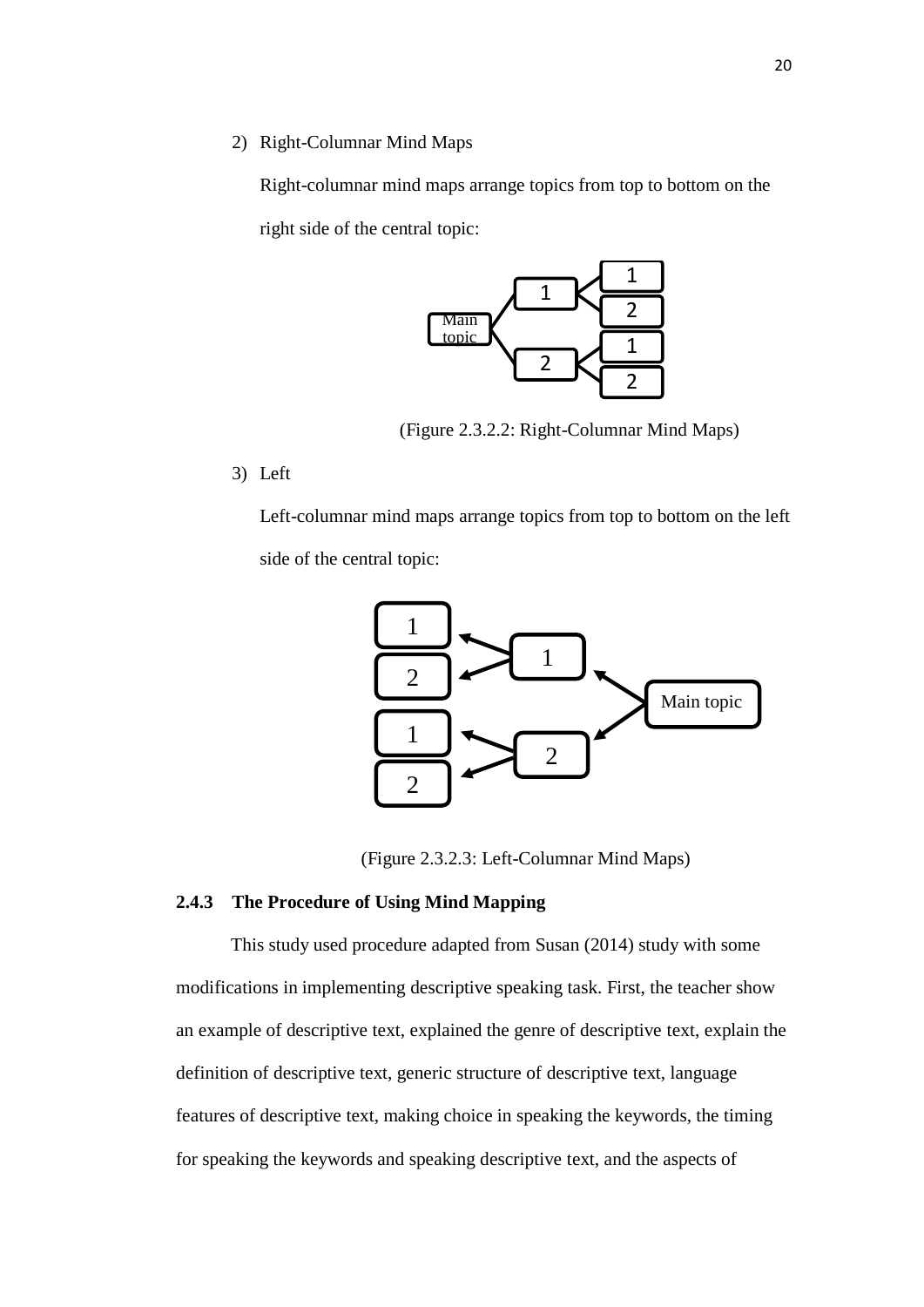speaking would be assessed. It is intended to build students' understanding in the task. Then the teacher tell the students how to choose the keywords for making a good idea of speaking from the maps. Second, the students are making decision in finding the keywords for speaking descriptive text. Next, students begin speaking descriptive text.

Furthermore, the students adapted the mind mapping technique in arranging paragraph based on keywords for descriptive text with the certain topic, that is about a place, a person, animals, or an object.

#### **2.5 Previous Study**

The researcher relates this study with the previous researches in order to avoid replication. The first previous study, Dina Syarifah Nasution (2013) did a research which as "Improving Students` Speaking Skill Of Descriptive Texts Through Mind Mapping at Grade X-1 Computer And Network Technic Program (TKJ) Of SMK N 1 Panyabungan". This research is mainly aimed to know whether Mind mapping technique can increase students skill in speaking through descriptive text, as well as there is factor that affect the improvement of skill. This research is a classroom action research. The methods of collecting data are observation, interview English teacher, test instrument and field notes. The similarities of the researcher research that the study uses Mind mapping technique, speaking idea, and descriptive text. The different is that the researcher focuses on Senior High School and used descriptive text as a topic, the subject is eleventh grade and the researcher uses Quantitative research .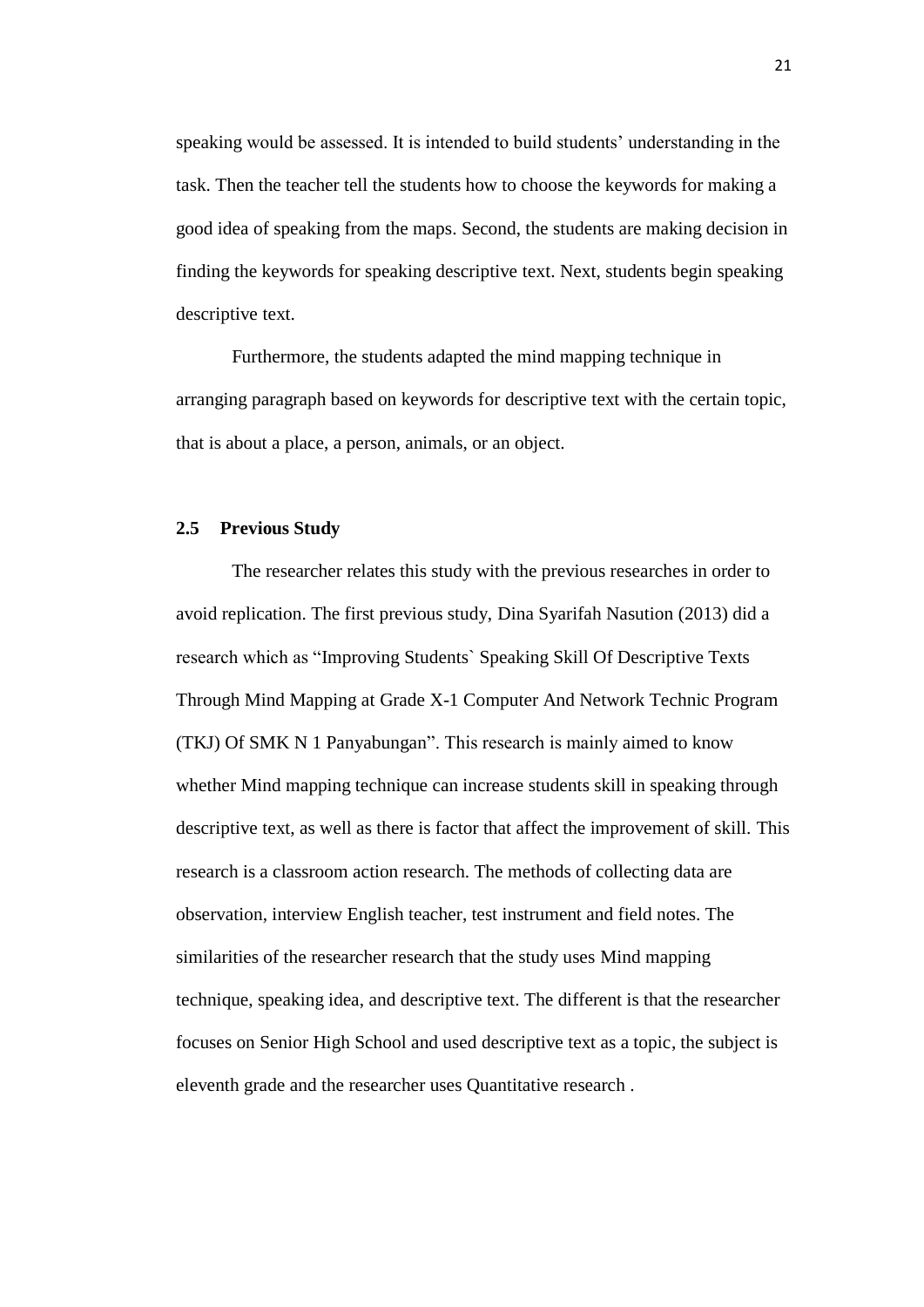The second study, Ulia Rahmah (2017) conducted a research"The Effectiveness of Using Mind Mapping Technique on students' Writing Skill InDescriptive Textat the Eighth Grade of MTs Negeri 1 Kota Tangerang Selatan in Academic Year 2016/2017". This research is in the area of experiment where the writer uses pre test-post test design. The result of the research shows that there was a positive effect of the result of students descriptive text after using the mind mapping technique. It means that the students' score is increasing. The similarities of the researcher research that the study has effect uses Mind mapping as a method, uses speaking idea in the research and used descriptive text. The difference is that the researcher focuses on senior high school at eleventh grade.

Indah Puspita S (2016) also conducted research "Improving Students' Writing Skills of Analytical Exposition Texts Through Mind Mapping Strategy atThe Second Grade of SMAN 9 Bandar Lampung". This research was quantitative research with the experimental design. The aimed of the study was to find out the effect of using mind mapping on students writing analytical exposition at the second grade of SMAN 09 Bandar Lampung. The result of the research showed that there was a statistically significant effect of mind mapping on students' analytical exposition text writing skill  $(0.00<0.05)$  with the significant level 0.05 from pretest to posttest after they were taught through mind mapping strategy. The result of the speaking ability by using mind mapping technique type of cooperative learning showed that there was a significant influence on students' idea in speaking. The similarities of the researcher research that the study has effect uses Mind mapping as a method and uses speaking idea